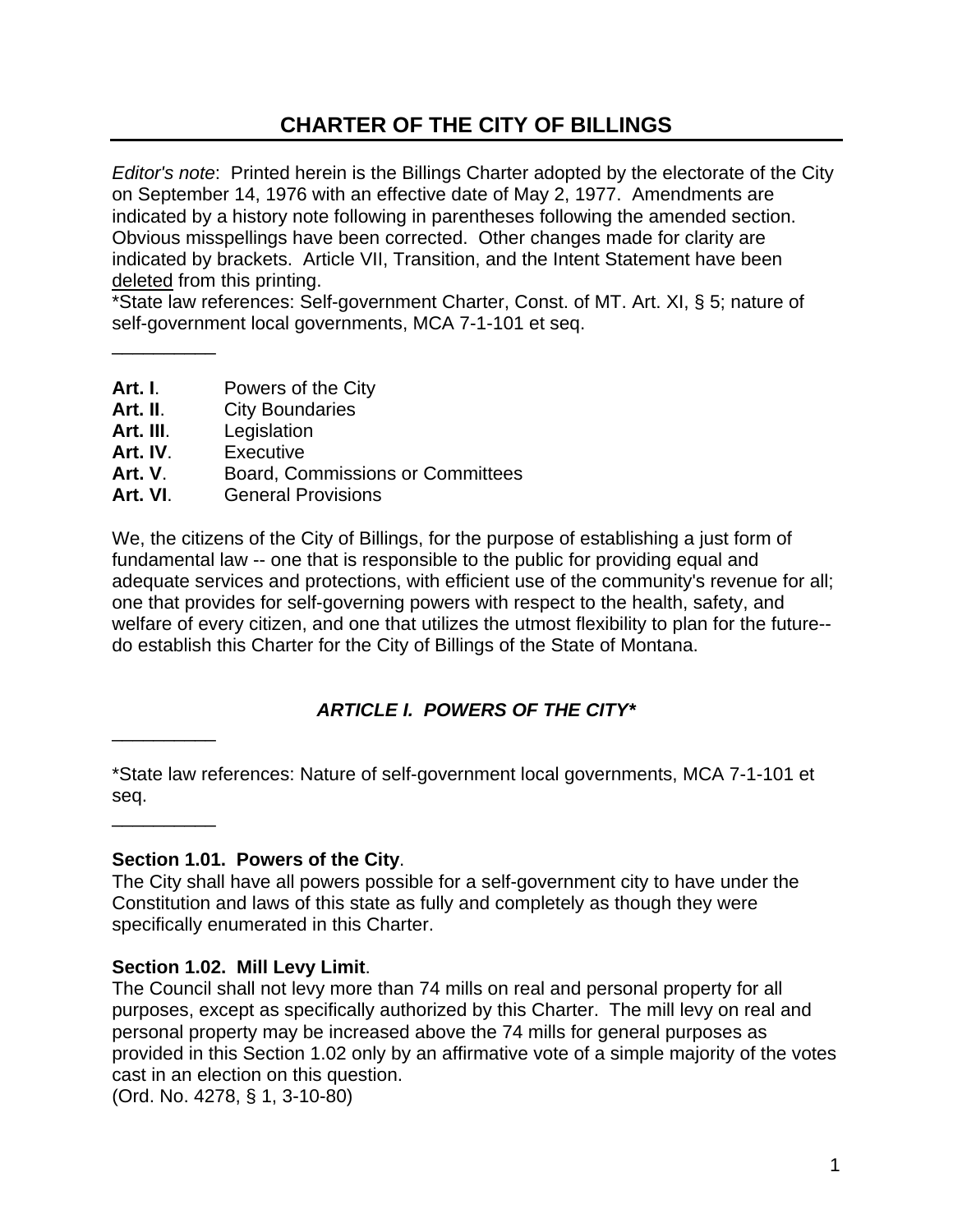\*State law references: Mill levy limit is not applicable to self-governing local government units, MCA 7-1-114(1)(g).

### **Section 1.03. Mill Levy for Transit**.

In addition to the mill levy authorized by subsection 1.02 of Article I, the City Council may levy not more than ten (10) mills for transit purposes only. (Ord. No. 4278, § 1, 3-10-80)

### **Section 1.04. Mill Levy for Library**.

In addition to the mill levies authorized by subsections 1.02 and 1.03 of Article I, the City Council may levy not more than five (5) mills for the purpose of providing funds for the operation, maintenance and capital needs of the Parmly Billings Library only. (Ord. No. 94-4948, § 1, 1-3-94)

### **Section 1.05. Mill Levy to Maintain Level of Fire and Police Services**.

In addition to the mill levies authorized by subsections 1.02, 1.03 and 1.04 of Article I, the City Council may levy not to exceed the amount of mills set out hereafter for the purpose of providing funds to maintain the operation, maintenance and capital needs of the fire department and police department of the City. The increase shall be phased in over the next four fiscal years. The mill levies authorized by this subsection are intended to be permanent, are imposed solely to maintain the 1998--1999 level of service funded at \$15,443,284.00, and may only be imposed to pay the additional costs of these services, which exceed \$15,443,284.00.

1999/2000--5 mills 2000/2001--10 mills 2001/2002--15 mills 2002/2003--20 mills

This Ordinance will be repealed and void if Ordinance Number 98-5063 (to maintain and increase current levels of service and funding) passes. (Ord. No. 98-5062, § 1, 8-10-98)

*Editor's note*: Ord. No. 98-5062, §§ 1--3, adopted by the City Council on July 28, 1998, amended the Charter by renumbering former section 1.05 as section 1.06 and adding new provisions as section 1.05. Ord. No. 98-5062 was approved by the voters on Nov. 3, 1998. Ord. No. 98-5063, which would have superseded Ord. No. 98-5062, was not approved by the voters.

**Sec. 1.05.1. Mill Levy to Fund Fire, Police and Related Public Safety Expenses.**  For the purpose of funding the operation, maintenance and capital needs of the fire department, police department, and related public safety expenses, the City Council shall raise the following amounts of money by levying the required number of mills:

| approximately 20 mills |
|------------------------|
| approximately 10 mills |
| approximately 10 mills |
| approximately 10 mills |
| approximately 10 mills |
|                        |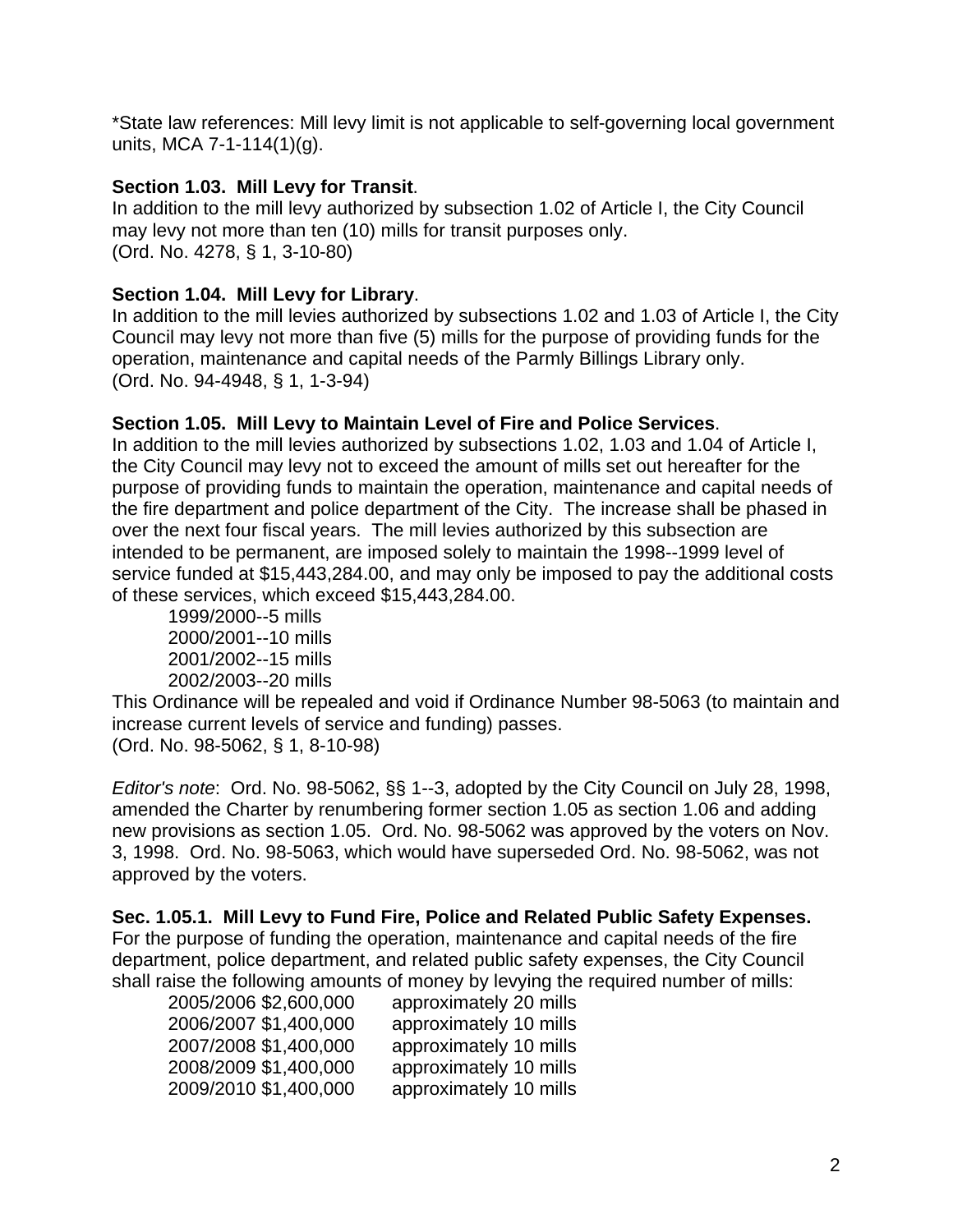The foregoing mill levies are cumulative, permanent, and in addition to any other mill levies authorized by Charter or law. (Ord. No. 04-5288, § 1, 7-12-04)

#### **Section 1.06. Construction**.

The powers of the City under this Charter shall be construed liberally in favor of the City, and the specific mention of particular powers in the Charter shall not be construed as limiting in any way the general power stated in this article. (Ord. No. 94-4948, § 1, 1-3-94; Ord. No. 98-5062, § 1, 8-10-98)

### **ARTICLE II. CITY BOUNDARIES**\*

\_\_\_\_\_\_\_\_\_\_ \*State law references: A local government with self-government powers is subject to state laws on annexation, MCA 7-1-114(1)(a); annexation procedures, MCA 7-2-4201 et seq.

#### **Section 2.01**.

\_\_\_\_\_\_\_\_\_\_

\_\_\_\_\_\_\_\_\_\_

\_\_\_\_\_\_\_\_\_\_

The corporate boundaries of the City of Billings, Montana shall remain fixed and established as they exist on the date this Charter takes effect, provided that the City shall have the power to change its boundaries in the manner provided by law.

### **ARTICLE III. LEGISLATION**\*

\*State law references: A local government with self-government powers is subject to state laws establishing legislative procedures or requirements, MCA 7-1-114(1)(c); local government ordinances, resolutions, and initiatives and referendum, MCA 7-5-101 et seq.; conduct of municipal government, MCA 7-5-4101 et seq.

#### **Section 3.01. Legislative Branch.**

- A. The legislative branch shall consist of the City Council and the Mayor.
- B. All powers of the City shall be vested in the legislative branch, except otherwise provided by law or this Charter, and the legislative branch shall provide for the exercise thereof and for the performance of all duties and obligations imposed on the City by law.
- C. The legislative branch shall conduct an annual performance review of the City Administrator.

(Local Gov't. Review Comm., approved at election, June 4, 1996)

#### **Section 3.02. City Council: Composition and Powers**.

A. There shall be a City Council of the City of Billings composed of ten (10) Councilmembers.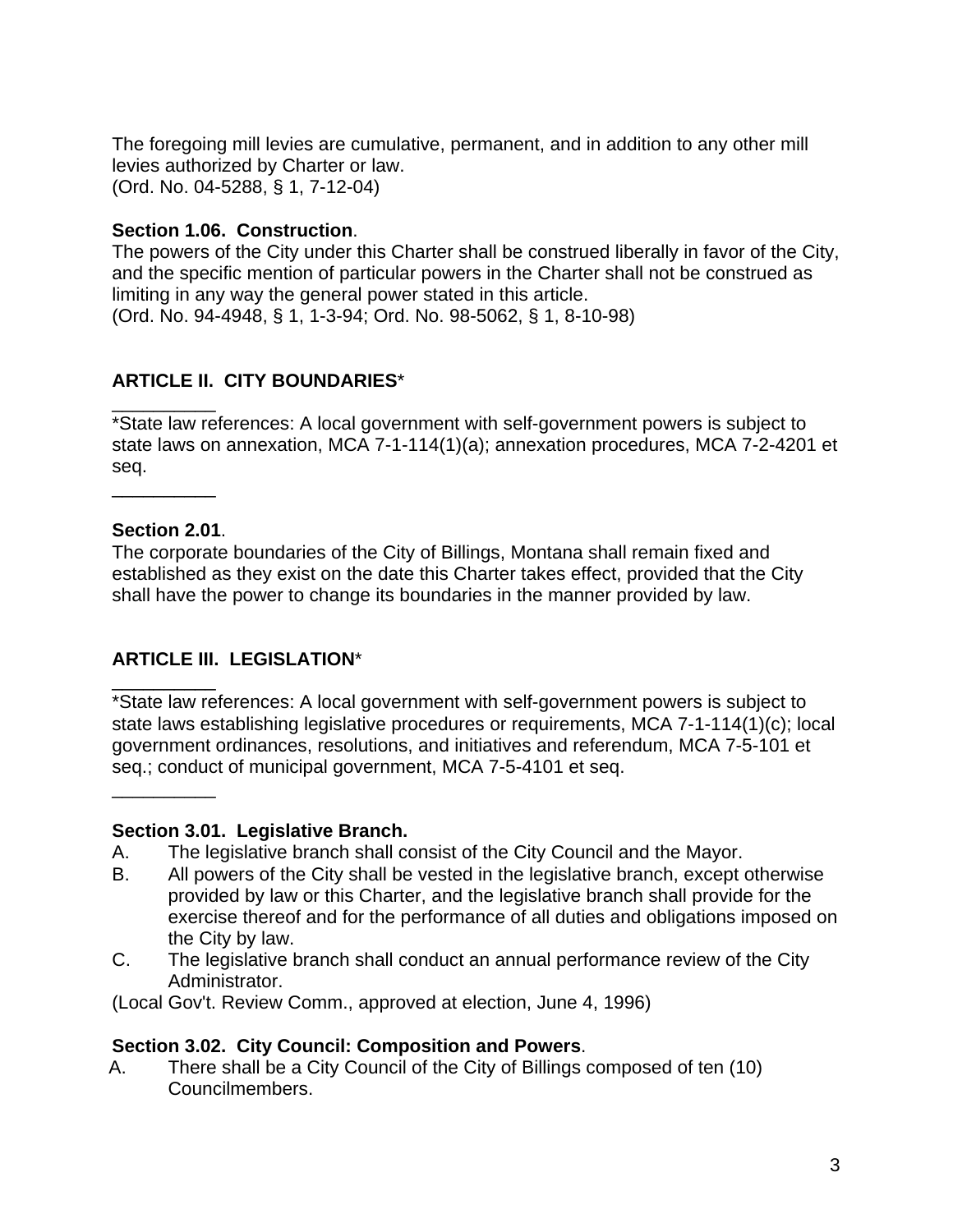B. Reserved.

### **Section 3.03. City Council: Election, Terms and Qualifications**.

- A. Councilmembers shall be elected from wards. Two (2) Councilmembers shall be elected from each ward. One (1) Councilmember from each ward shall be elected every two (2) years.
- B. Councilmembers shall serve for terms of four (4) years and shall be limited to two (2) consecutive terms.
- C. Councilmembers shall reside within the ward from which they are elected and shall be qualified voters of the City of Billings.

(Local Gov't. Review Comm., approved at election, June 4, 1996)

## **Section 3.04. Mayor: Election, Powers and Duties**.

- A. The Mayor shall be a resident and qualified voter of the City of Billings and shall be elected at large for a term of four (4) years and shall be limited to two (2) consecutive terms.
- B. The Mayor shall be the presiding officer of the City Council and shall vote on all issues.
- C. The Mayor shall be recognized as the head of City government for all ceremonial purposes and by the Governor for purposes of military law, and shall execute contracts, deeds and other documents.
- D. The Mayor shall have no administrative duties except as required to carry out the responsibilities heretofore set forth.

(Local Gov't. Review Comm., approved at election, June 4, 1996)

## **Section 3.05. Deputy Mayor**.

The City Council shall elect at its first meeting following each general election from the Councilmembers a Deputy Mayor, who shall act as Mayor during the absence or disability of the mayor.

## **Section 3.06. Election**.

The procedure for the nomination and election of all City officials shall be as prescribed by state law for non-partisan elections.

\*State law references: A local government with self-government powers is subject to all state laws regulating the election of local officials, MCA 7-1-114(1)(d); elections, MCA 13-1-101 et seq.

## **Section 3.07. Prohibition, Appointments and Removals**.

Neither the City Council, its members, nor the Mayor shall in any manner dictate the appointment or removal of any City administrative officers or employees whom the City Administrator or any of his or her subordinates are empowered to appoint.

### **Section 3.08. Interference with Administration**.

Except for the purposes of inquiries and investigations, the Council, its members and the Mayor shall deal with the City officers and employees who are subject to the direction and supervision of the City Administrator solely through the City Administrator.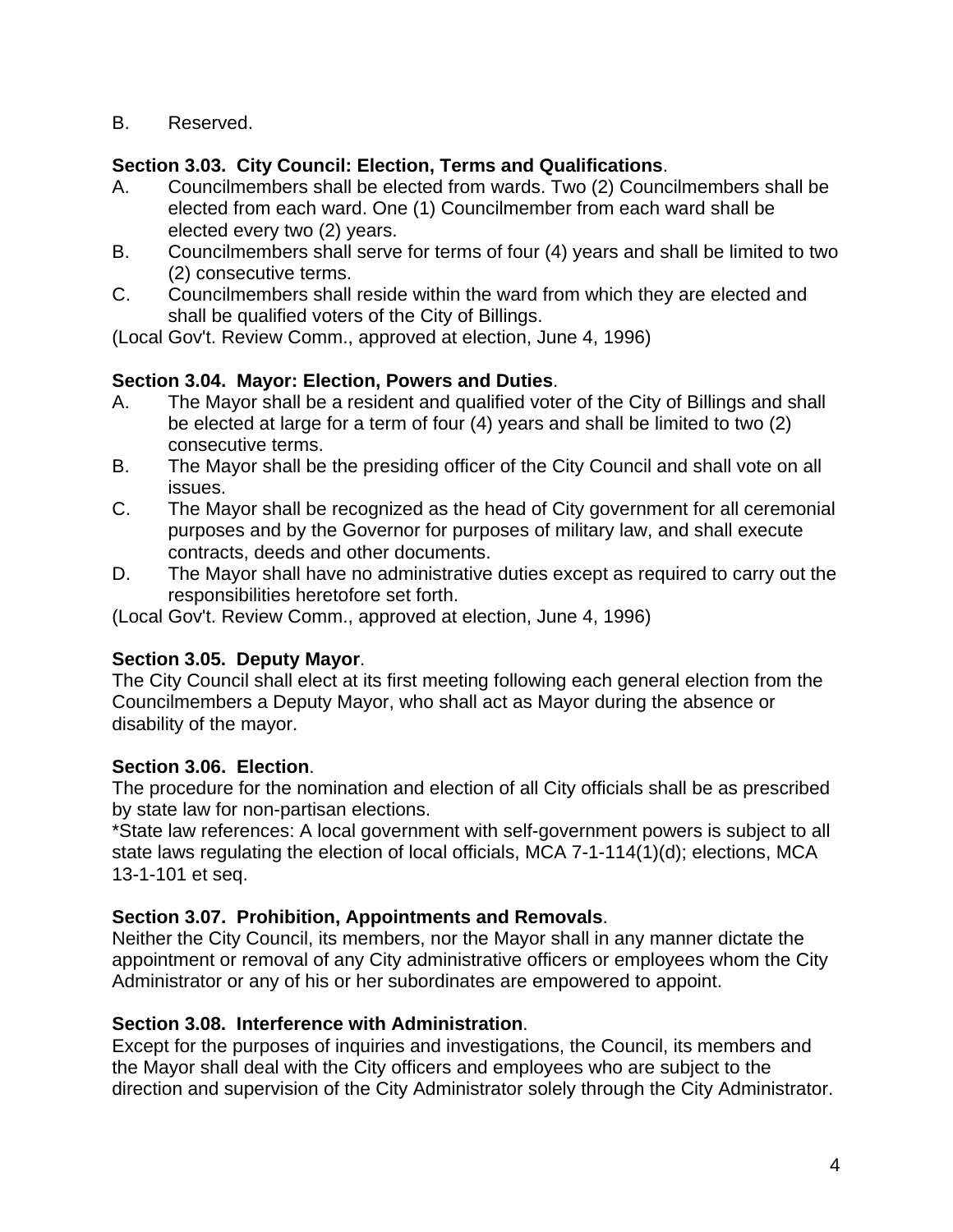Neither the Council, its members, nor the Mayor shall give orders to any City officer or employee either publicly or privately.

### **Section 3.09. Vacancies, Forfeiture of the Office, Filling of Vacancies**.

- A. Vacancies. The office of Councilmember or Mayor shall become vacant upon his or her death, resignation, removal from office in any manner authorized by law, or forfeiture of his or her office.
- B. Forfeiture of Office. A Councilmember or Mayor shall forfeit his or her office if he or she: (1) lacks at any time during his or her term of office any qualification for the office prescribed by the Charter or by law, (2) or violates any express prohibition of this Charter, (3) or is convicted of a felony.
- C. Fillings of Vacancies of City Council. Vacancies of less than five (5) in number on the City Council shall be filled by appointment by the Mayor with the advice and consent of the majority of the remaining City Council. The appointed Councilmember shall be a resident of the ward in which the vacancy occurs and a qualified voter of the City of Billings. A vacancy shall be filled within thirty (30) days after it occurs. If not filled within thirty (30) days, a special election shall be called in that ward. At the next general election, an appointed Councilmember shall stand for election for any remaining portion of the term of the office to which he or she has been appointed. If five (5) or more Council positions are vacant, a special election shall be held within ninety (90) days for the unexpired terms of the vacant positions. In the event that all members of the City Council are removed by death, disability, forfeiture of office, or other cause, the Governor shall appoint an interim Council which shall hold office until a special election can be held within ninety (90) days.
- D. Filling of Vacancy in the Office of Mayor. If a vacancy in the office of Mayor, the Deputy Mayor shall become Mayor for the remainder of the unexpired term of the Mayor. Upon assuming the office of Mayor, the Deputy Mayor vacates his or her Council position.

## **Section 3.10. Procedure**.

The Council shall establish by ordinance its rules of procedure and time and place of meetings.

## **Section 3.11. Compensation**.

The Council shall establish by ordinance the compensation of its members including the Mayor, but no Councilmember or Mayor's compensation may be increased during his or her term of office.

# *ARTICLE IV. EXECUTIVE*

**Section 4.01. City Administrator: Employment, Compensation, Qualifications**. The Council shall employ a City Administrator on the basis of merit for an indefinite term. The Administrator shall not be the Mayor or a Councilmember at the time of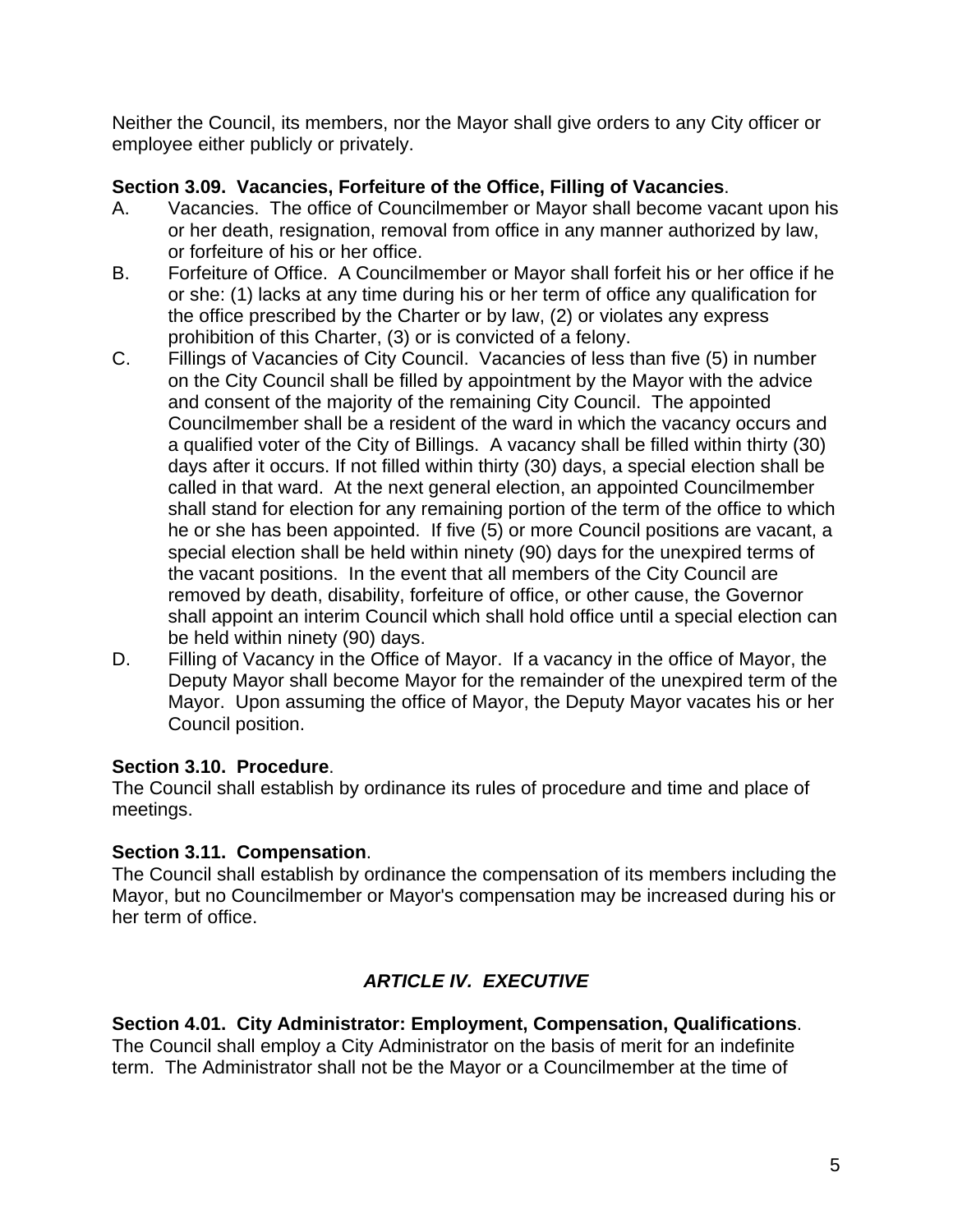employment and need not be a resident of the City or state at the time of employment. The Council shall conduct an annual performance review of the City Administrator. (Local Gov't. Review Comm., approved at election, June 4, 1996)

## **Section 4.02. City Administrator: Removal.**

The Council may remove the Administrator with or without cause by an affirmative vote of a majority of all its members.

## **Section 4.03. City Administrator: Powers and Duties**.

The Administrator shall:

- A. carry out policies established by the City Council;
- B. perform the duties required by law, ordinance, resolution, or this Charter;
- C. enforce laws, ordinances, and resolutions;
- D. administer the affairs of the City;
- E. direct, organize, establish, supervise, and administer all departments, agencies, and offices of the City;
- F. appoint, suspend, and remove all employees of the local government;
- G. prepare and present the City budget to the Council for its approval and administer the budget adopted by the Council;
- H. Report publicly to the Council at least quarterly on the financial conditions of the City;
- I. recommend measures to the Council;
- J. report to the Council as the Council may require;
- K. attend Council meetings and take part in the discussion, but shall have no vote;
- L. appoint with the approval of the City Council a qualified acting administrator to exercise the powers and perform the duties of the Administrator during temporary absences.

# *ARTICLE V. BOARDS, COMMISSIONS, OR COMMITTEES*

## **Section 5.01. Powers**.

Boards, commissions, or committees of City government shall be advisory only. They shall have no administrative authority unless specifically required by federal or state law, or interlocal agreement.

## **Section 5.02. Appointment, Compensation, Terms and Qualifications**.

- A. Boards, commissions, or committees shall be appointed by the Mayor with consent of the Council, unless otherwise provided by federal or state law, or interlocal agreement.
	- (1) Notice of a vacancy shall be published thirty (30) days prior to appointment.
	- (2) Members of boards, commissions, or committees shall hold no other elected City office unless required by federal or state law, or interlocal agreement.
	- (3) Terms shall be limited to two (2) consecutive four (4) year terms.